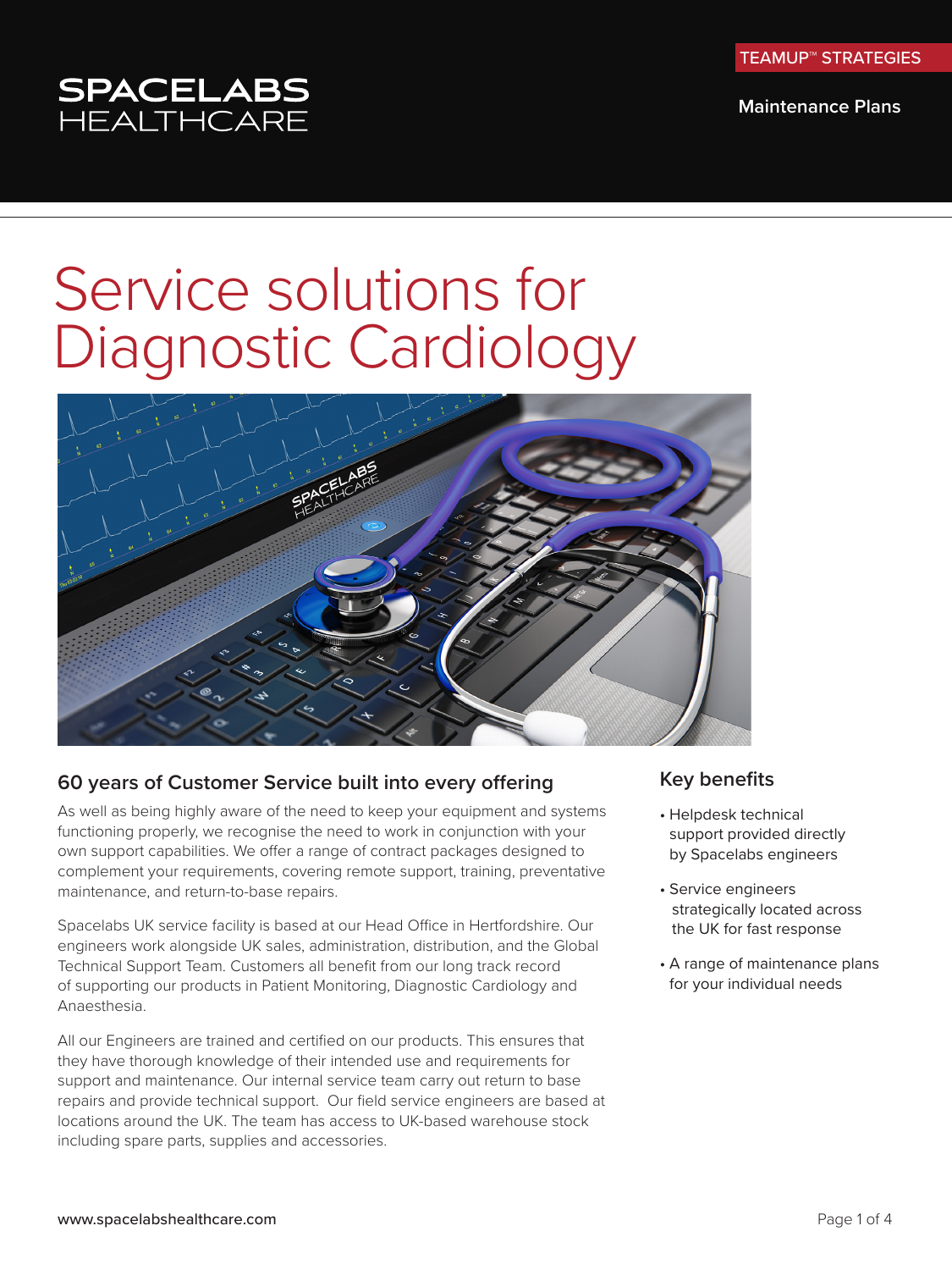## **TEAMUP**™ **STRATEGIES Maintenance Plans**

## **Maintenance Plans for Cardiology**

| Contract<br>type<br>Major<br><b>Benefits</b> | Full<br>Comprehensive | <b>Planned</b><br>preventative<br>maintenance<br>(PPM) | Return<br>to base<br>(RTB) | Eclipse <sup>™</sup> | On-Site<br><b>Software</b><br><b>Support</b> | <b>Sentinel</b><br><b>Software</b><br><b>Support</b> |
|----------------------------------------------|-----------------------|--------------------------------------------------------|----------------------------|----------------------|----------------------------------------------|------------------------------------------------------|
| Technical support and<br>helpdesk            | $\checkmark$          | $\checkmark$                                           | ✓                          | $\checkmark$         | $\checkmark$                                 |                                                      |
| Planned<br>preventative<br>maintenance (PPM) | $\checkmark$          | $\checkmark$                                           | ✓                          |                      |                                              |                                                      |
| Loan device                                  | ✓                     |                                                        | ✓                          | $\checkmark$         |                                              |                                                      |
| Callouts/<br>on-site response                | ✓                     |                                                        |                            |                      | $\checkmark$                                 |                                                      |
| Service Centre repair                        | $\checkmark$          |                                                        | ✓                          | $\checkmark$         |                                              |                                                      |
| Parts supplied<br>for repair                 | ✓                     |                                                        | ✓                          |                      |                                              |                                                      |
| Software updates                             | $\checkmark$          |                                                        |                            | ✓                    |                                              |                                                      |
| Multi-year discount                          | ✓                     | $\checkmark$                                           |                            | ✓                    |                                              |                                                      |
|                                              |                       |                                                        |                            |                      |                                              |                                                      |

A service contract must be in place for all Spacelabs Healthcare equipment of the same type. Non-contract and out of warranty repair/callouts are chargeable at current rates with limited Helpdesk support.

## **TeamUp™ Strategies - Contract Types**

## **Full Comprehensive**

This contract provides full support and service of your Spacelabs equipment, with access to our Technical Support and Helpdesk. It includes Planned Preventive Maintenance.

- Breakdown response aiming to visit site within 48-hours
- Offers flexibility around your workload to minimize downtime. We undertake repairs to ensure your CQC compliance
- Offers loan devices (subject to availability)
- Provides user training course for the Pathfinder SL In-depth Analysis System (one per analyser per year)
- Provides software upgrades within current software revision
- Covers printers, displays, card readers, keyboards
- Requires evidence of prior servicing

## **Planned Preventive Maintenance (PPM)**

This contract is supported by a network of Spacelabs certified engineers who will bring preventative maintenance to applicable equipment.

- Offers flexibility around your workload to minimize downtime. We undertake to ensure your CQC compliance after maintenance
- Technical Support and Helpdesk, (Installation or server support is not provided)

This cover is designed to avoid premature failures. It does not provide repairs or spare parts. Should a breakdown occur, a callout will be chargeable.

#### www.spacelabshealthcare.com example and the state of 4 and 2 of 4 and 2 of 4 and 2 of 4 and 2 of 4 and 2 of 4 and 2 of 4 and 2 of 4 and 2 of 4 and 2 of 4 and 2 of 4 and 2 of 4 and 2 of 4 and 2 of 4 and 2 of 4 and 2 of 4 an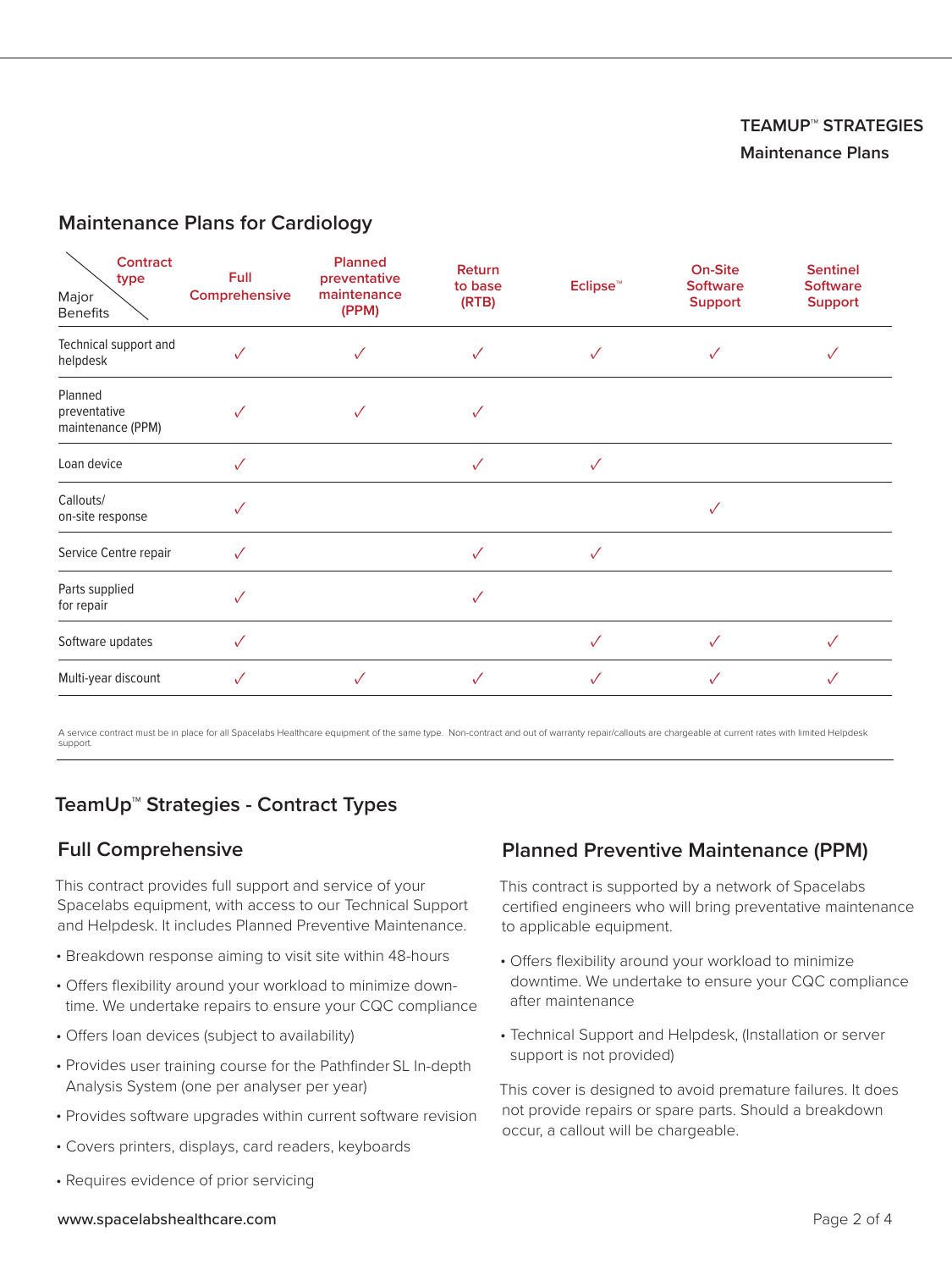## **TEAMUP**™ **STRATEGIES Maintenance Plans**

## **Return to Base (RTB)**

This contract is designed for our LifeCard CF, EVO and ABP recorders plus our CardioExpress Resting ECG machines. It can also be applied to Pathfinder Portable. Due to the complex and intricate nature of these devices they need to be repaired and serviced within our strictly controlled and certified environment.

- We can provide a loan device (subject to availability) when your item is in for repair or maintenance
- LifeCard CF recorder 3 and 4 lead Patient Cables (not 12 lead or CardioExpress leads) will be replaced if faulty and returned under contract (max 1 unit per year)

## **Eclipse**

Under this contract type, Eclipse recorders are covered for breakdown and firmware upgrades.

- The Eclipse is a sealed unit. If a unit is found to be faulty, a replacement unit will be provided at no cost (resulting in a new serial numbered item)
- Replacements (outside warranty) are limited under contract to one per unit per year and exclude accidental loss or damage
- Patient cables will be replaced if faulty and returned under contract (max 1 per year)

During any warranty period, a service is not provided unless a warranty repair is required.

#### **Your peace of mind**

"I take pride in helping to resolve customer issues, using my 16 years' experience in supporting our customers. From installations and breakdowns to full system upgrades the service support team are within easy reach, and ready to respond to customer needs."

#### **Lee Marshall Service Specialist,**

**Diagnostic Cardiology**

## **On-Site Software Support**

This contract is recommended for Sentinel Networked customers who want to keep their software up to date. This contract has all the benefits of Essential - Software with the added value of callout support if required.

- Access to technical support along with any software updates within the purchased revision (e.g. if Sentinel 11 was purchased then any updates within Sentinel 11 would be included)
- Hardware and operating system remain as supplied (i.e. upgrades not included)

## **Sentinel Software Support**

This contract is designed for Sentinel networked customers who want direct access to technical support and to keep their software fully up to date. It provides updates within the main revision which has been purchased. For example, if Sentinel 11 was purchased, then updates such as Sentinel 11.5 are included.

It includes support for you to achieve requirements for Cybersecurity and Data Protection within the main revision. It supports maintenance of purchased integration to related software systems such as Electronic Patient Records.

Hardware and System software such as the database and operating systems remain as supplied and updates are not included. This level of cover requires remote access using N3 or HSCN connection.